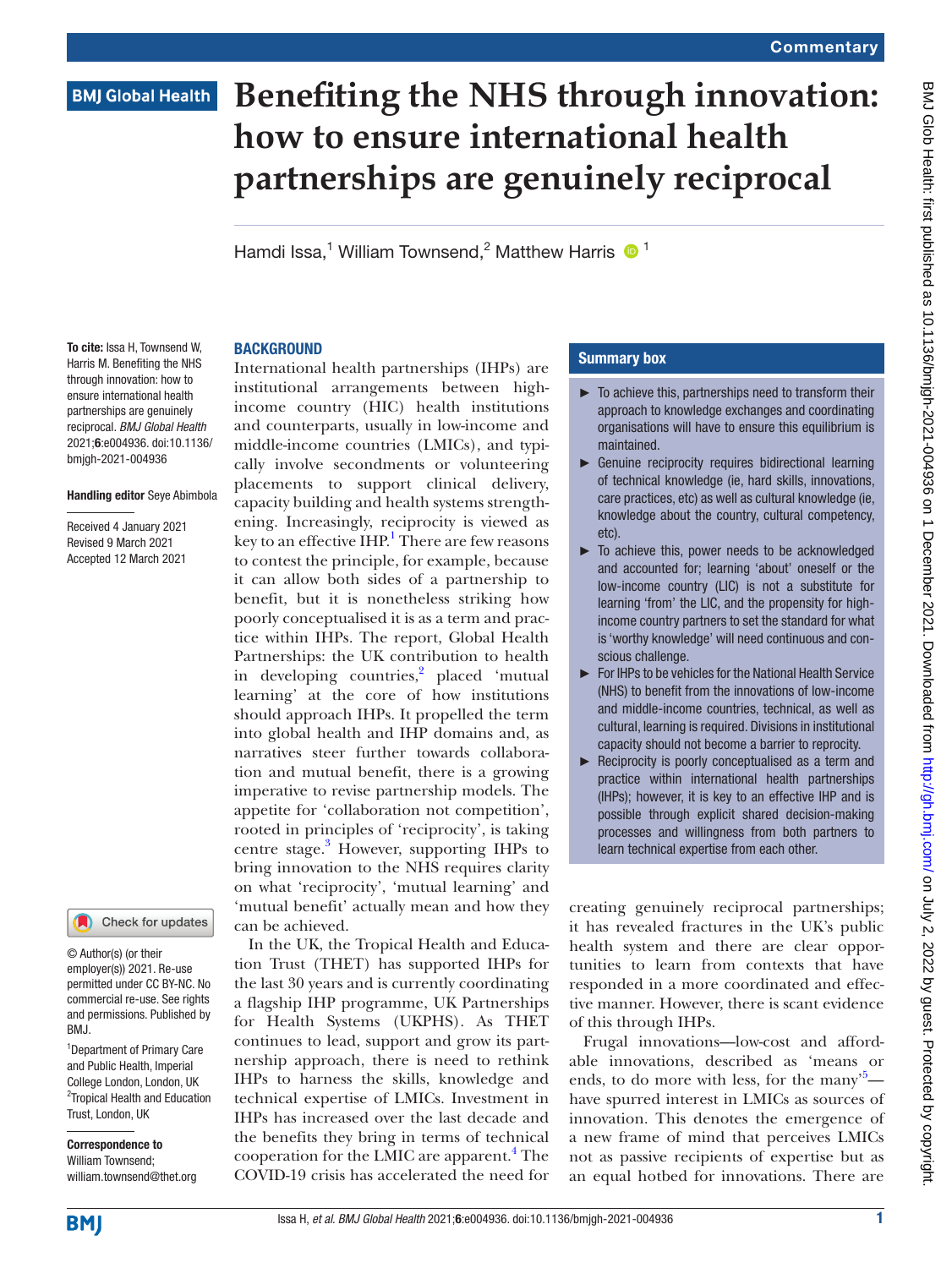#### BMJ Global Health

multiple opportunities to learn from  $LMICs<sup>6</sup>$  $LMICs<sup>6</sup>$  $LMICs<sup>6</sup>$  but other than a few notable examples such as oral rehydration sachets, kangaroo care, Ponseti treatment for clubfoot and the GE Mac  $400$  ECG machine,<sup>[7](#page-2-6)</sup> there remains a paucity of examples where LMIC innovations have been explicitly adopted into HICs.<sup>8</sup>

In 2019, with funding from Health Education England and the Bill & Melinda Gates Foundation, THET sought to build the evidence base for such instances through a call for evidence and the funding of Innovation Fellowships. Despite an important example, whereby an NHS surgeon identified an innovation in the use of surgical hernia mesh while volunteering in Tanzania, there were scant examples of where LMIC innovations had been adopted into the NHS, although evidence of innovation within projects was apparent.

The call for reciprocity in partnerships $910$  means that IHPs and coordinating organisations need to think and act in ways that foster equilibrium, which is often missing from traditional models of development assistance. Explicit shared decision-making processes and willingness from both partners to learn technical expertise from each other can yield genuine reciprocity. To achieve this, partnerships need to transform their approach to knowledge exchanges and coordinating organisations will have to ensure this equilibrium is maintained. In recognition of this, THET and Imperial College London developed an Innovation Toolkit for IHPs, $\frac{11}{11}$  $\frac{11}{11}$  $\frac{11}{11}$  seeking to highlight the barriers and biases that exist to learning in LMIC contexts by HICs.

#### SHIFT IN LANGUAGE DOES NOT MEAN A SHIFT IN PRACTICE

Although reciprocity suggests bidirectional learning, the 'type' of learning deserves scrutiny. The literature showcases examples of IHPs successfully transferring technical expertise to their LMIC partner;<sup>[4](#page-2-3)</sup> however, the type of learning for HIC partners tends to be described as personal and individual professional development.<sup>12</sup> Volunteers learn a lot about themselves and the country they are visiting, but less common is learning from that country, and less common still is bringing those lessons into the UK to change practice. This is the difference between technical (ie, hard skills, innovations, care practices, etc) and cultural knowledge (ie, knowledge about the country, cultural competency, etc). While 'soft' skills remain valuable, it can provide a guise for genuine reciprocity.

It is important to distinguish between these types of learning as it can create a dichotomy between HIC and LMIC knowledge and lead to a return to traditional aid relationships where one partner is left indebted. Reciprocal IHPs are those where the type of learning is the same for both partners. If technical support is being provided, it should be provided in both directions. When one partner is providing a less salient knowledge contri-bution, then there is a risk of perpetuating 'otherness'.<sup>[13](#page-2-11)</sup>

Recognising this, through the UKPHS, IHPs within their applications for funding are having detailed objectives for both UK and LMIC institutions. A stream of funding will also allow IHPs to apply for support to scale-up an innovation from an LMIC to a UK context.

However, diffusion of innovations from LMICs to HICs is not straightforward. There are practical and regulatory barriers common to the adoption of innovations, which can be further complicated by biases, such as LMICs being viewed as recipients, not providers, of expertise. If IHPs are to be vehicles for the NHS to benefit from the innovations of LMICs, then technical, as well as cultural, learning is required. Fundamental, therefore, is recognising and addressing attitudes that knowledge from HICs is superior and cannot be overlooked, but ideas and innovations from LMICs can. This places knowledge contributed by HICs at the top of the proverbial pyramid; for IHPs to be beneficial to the NHS beyond the individual benefit accrued by volunteers, this needs to change.

To support this, shift in practice THET has worked with the NHS Confederation on briefing NHS managers on how to make use of the aforementioned Innovation Toolkit so that the experiences of NHS staff volunteering overseas and the ingenuity of LMIC partners can be leveraged to harness and scale innovation back into the NHS.<sup>14</sup>

### FROM CULTURAL LEARNING TO TECHNICAL KNOWLEDGE EXCHANGES

When HIC and LMIC partners come together in an IHP, different power positions in that partnership will be assumed. HIC partners that refer to themselves as 'equal' to their LMIC partner or that refer to the partnership as 'reciprocal' without careful attention to how it is reciprocal, risk presuming a lack of differential power. When one partner has more resources, there is a risk of the partnership echoing the path dependencies too familiar in traditional aid relations; appreciating resourcefulness is a good step towards an equitable model. Coordinating organisations and partner countries need to be deliberate in their efforts to ensure divisions in institutional capacity do not become a barrier to reciprocity. This can be achieved in several ways.

First, when a partnership is conceived, power needs to be acknowledged and accounted for. It should not be presumed that the HIC partner will be the coordinating organisation or responsible for administering funding. Partners need to be conscious of each other's expertise and challenges; in the same manner that LMIC needs are identified, the needs of the HIC partner must also be identified. No health system is perfect and there are many fragilities in the UK health system. By allowing both partners to come to the partnership with acknowledgements of their own strengths and weaknesses, the playing field can be levelled and increase the chance of reciprocal technical learning. A solitary focus on the challenges